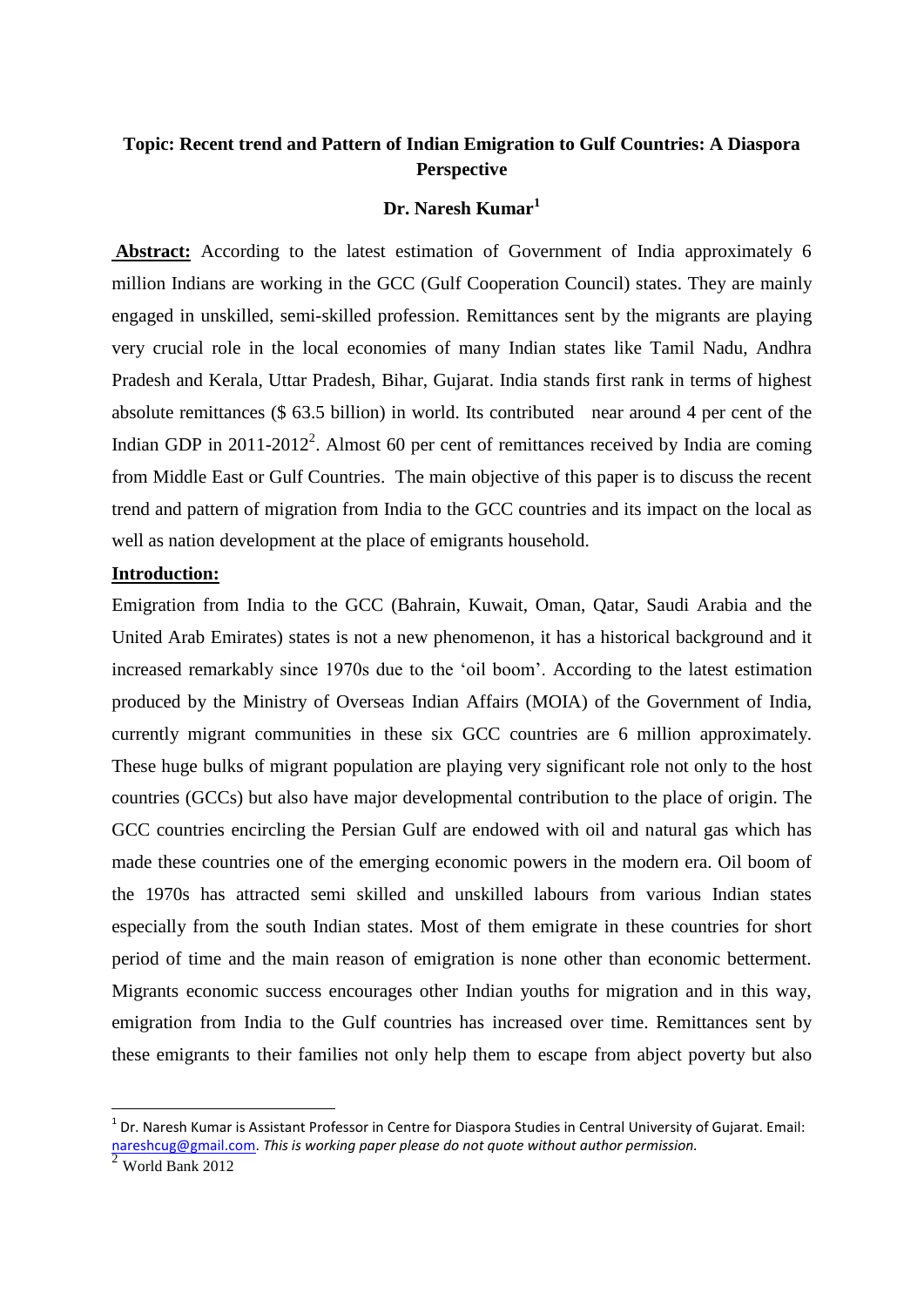fuel economic growth in the parent states. Though life of these migrants in these countries are not completely hassle free but their contribution in the Indian economy has compelled the researchers, policy makers and academicians to give special emphasis on this issue. Migration, especially international or cross border migration always brings a two way impact on both the place of origin as well in the place of destination. Moreover, it often stimulates political as well as diplomatic issues. Therefore, in depth analysis of the trend and pattern of Indian migration to GCC countries, their contribution in Indian economy and issues related with them have been produced in this paper.

## **Section: A**

**Objectives:** The paper mainly deals with two objectives:

1) To see the recent trend and pattern of Indian emigration (out migration) to the GCC countries.

2) To see the role of migrants workers in the context of development at micro and national level.

**Data Sources and Methodologies**: This paper is mainly based on secondary and primary data collected from various national and international documents such as MOIA (Ministry of Overseas Indian Affairs), ILO (Indian Labour Organisation), IOM (International Organisation of Migration), and United Nations reports on the workers' rights and so on. All these data have been analysed statistically.

#### **Section: B**

**Indian Diaspora in GCC states:** GCC **(**Bahrain, Kuwait, Oman, Qatar, Saudi Arabia and the United Arab Emirates) countries are one of the best known migrant corridors in the world. These six countries are not only attracting migrant workers from India but also attract workers from other south and South-East Asian countries. Indian diaspora is found significantly among all these migrant communities living in the Gulf countries. Indian population almost spread all over the world and make significant diaspora in the world after China. According to the latest estimate by MOIA, Indian emigrants (both PIO and NRI) constituted about 30 million in 130 countries<sup>3</sup>. Out of 30 million almost 6 million Indian migrants workers are engaged in various kinds of jobs in these six GCC countries<sup>4</sup>. They are mainly getting employment in three kinds of jobs:1) white collar jobs (doctors, nurses,

1

<sup>3</sup> *MOIA 2012*

*<sup>4</sup> Pravasi Bharatiya July 2012*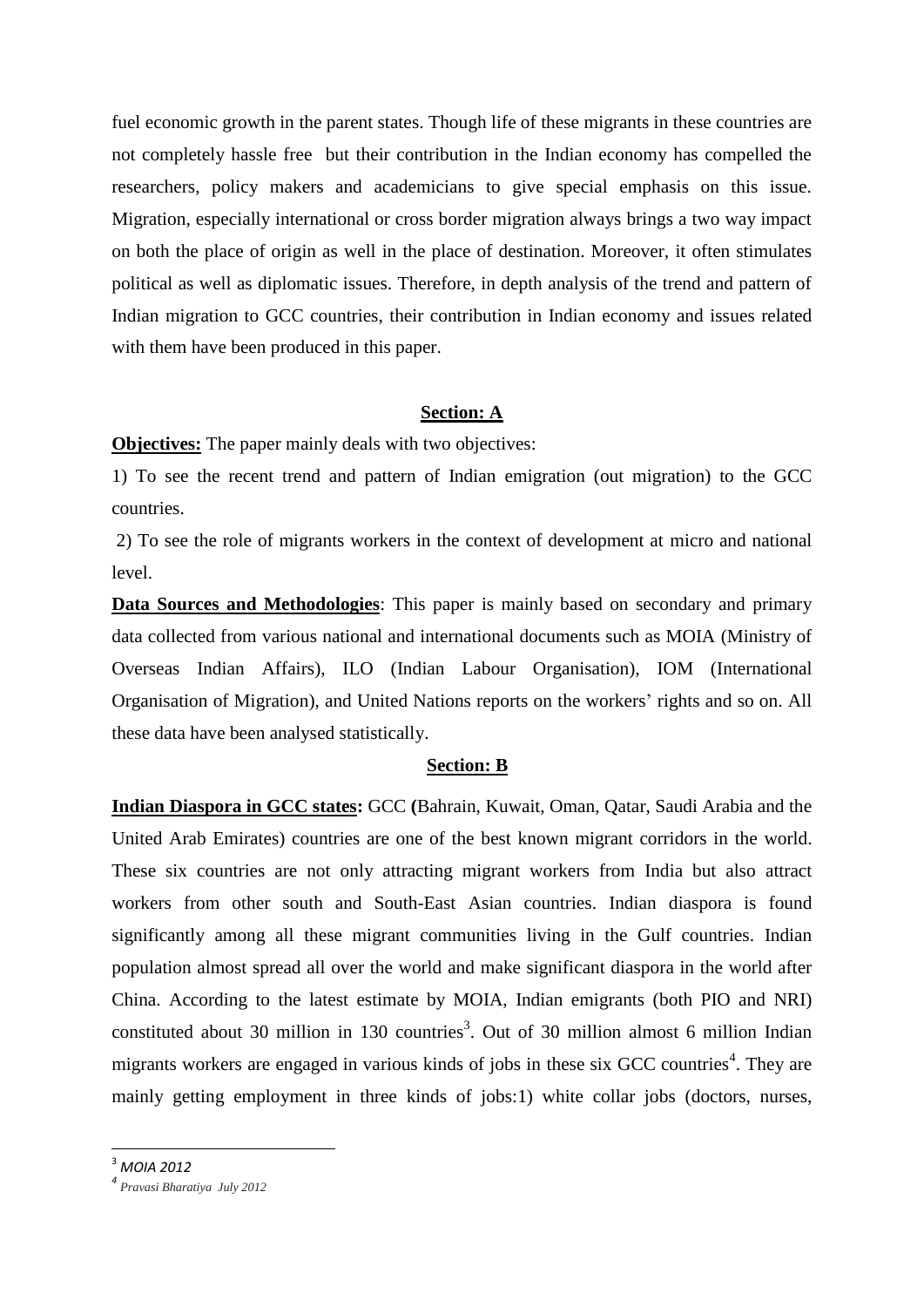engineers, architects, accountants, and managers): 2) semi-skilled workers or blue collar jobs (craftsman, drivers, artisans and other technical workers); 3) unskilled labourers in construction sites, farmlands, livestock ranches, shops, stores and households maids, domestic works. The first category of workers or skilled labours almost comprises about 30 per cent of the total Indian immigrants in the gulf countries. Second and third categories comprise almost  $70$  per cent<sup>5</sup> of the total Indian immigrants. Within the GCC countries, Kingdom of Saudi Arabia (KSA) and United Arab Emirates (UAE) are the most popular destinations of Indian immigrants and together they contributed more than 60 per cent of the total deployment of Indian migrant workers.

| S.No         | <b>Name of GCC Country</b> | <b>Indian Diaspora (Million)</b> |  |  |
|--------------|----------------------------|----------------------------------|--|--|
| 1            | Saudi Arabia               | 2 million                        |  |  |
| $\mathbf{2}$ | <b>UAE</b>                 | 1.7 million                      |  |  |
| 3            | Kuwait                     | 0.64 million                     |  |  |
| 4            | Oman                       | 0.7 million                      |  |  |
| 5            | <b>Bahrain</b>             | 0.35 million                     |  |  |
| 6            | Qatar                      | 050 million                      |  |  |
| Total        |                            | 5.94 million                     |  |  |

**Table: 1 Indian Diaspora in GCC Countries**

*Source: MOIA2012*

**Trend of Indian Emigration to GCC countries:** As discussed earlier that Indian emigration to gulf countries is not a new phenomenon. It was started 5000 years back. Census of India and any other Government agencies do not have systematic records of Indian out migration into these countries or other countries. Mostly result based on the sampled and worked done by the different author in respective countries. Information collection was mainly started in 1983 when the government of Indian take initiative for keeping records of Indian emigrants living in other countries. It comes under the preview of Ministry of Overseas Indian Affairs (MOIA). This was attempting to safeguard the interests of Indian nationals working abroad and also to protect them in case of any adverse or unfortunate event occurring in their country of work. Emigration Act, 1983 requires all workers seeking contractual employment abroad to seek emigration clearance from any of the eight offices of the Protectors of Emigrants

 *5 Khadariya Binod (2010), Paradigm Shifts in India's migration policy towards the Gulf, Middle East Institute Viewpoints.*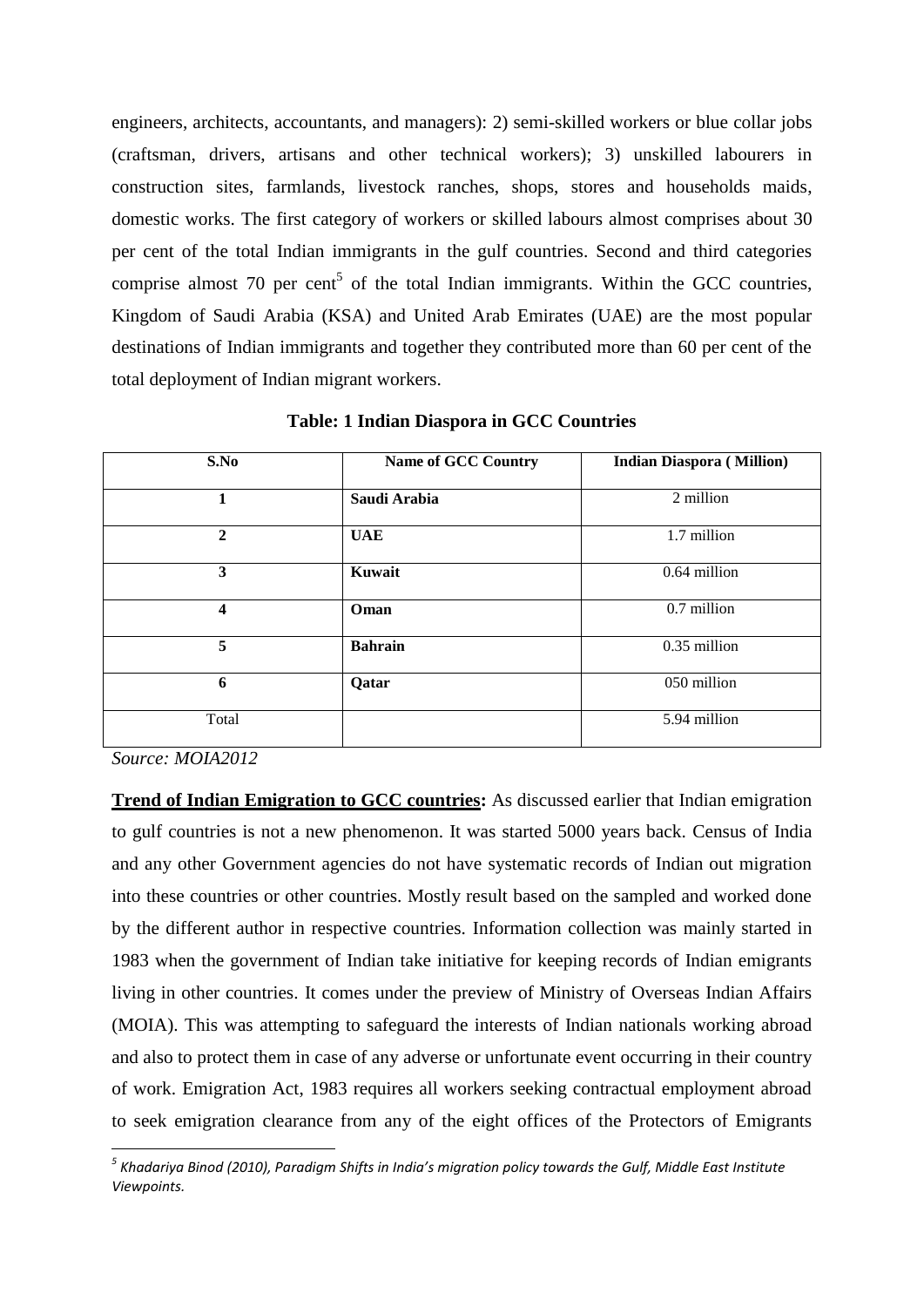(POEs). The act also mandates that no agency or establishment can undertake recruitment of Indians for employment abroad without obtaining registration from the Protector General of Emigrants (PGE), under MOIA. The Protector General of Emigrants (PGE) headquarter is situated in New Delhi. It has eight offices of Protector of Emigrants functioning under the overall control of PGE. According to MOIA, the process of grant of emigration clearance has been decentralized for the convenience of the applicants. Eight offices of the Protectors of Emigrants have been established at Delhi, Mumbai, Kolkata, Chennai, Hyderabad, Chandigarh, Cochin and Thiruvananthapuram. Emigration Act 1983 keeping records of workers in only those who require Emigration check before leaving India. It has divided emigrants' workers those who required Emigration Check and those under the Emigration Check Not Required (ECNR). First categories mainly Govt include the semi-skilled and unskilled workers while the late categories comprises the skilled workers, professional, businessman. These categories have been marked on the basis of occupation. In March 17 categories of workers are exempted from emigration clearance (ECNR) mainly skilled workers. As the partial recorded data government only provide statistics of emigration clearance persons. In the absence of well-regulated rules and procedure for recruitment of workers, the statistics on emigration clearance and employment abroad and the outflow for the period till 1983, quite unreliable.

The massive migration from India to the gulf countries started after the oil boom in 1973, with increasing oil revenues and stimulated large scale economies activities in the GCC countries. According Winckler  $(1997)^6$ , they used oil revenues money in different purposes like development of infrastructure including energy stations as well as administrative and governance apparatus, development of infrastructure including energy stations as well as administrative and agriculture sectors, improvement of social services, including health care and education. The enormous flow of oil revenues during the oil boom decade (1973-82) converted the desert economies into one of the fastest growing regions of the World. After the end of oil boom decade (1973-1982), a country situation emerged; oil fallen to one of the lowest levels ever, leading to severe shortfall in oil revenues; hence , overall economies performance plummeted too from the high level of the earlier decade (Al-Kibsi 2007). On the basis of Emigration Check require (ECR) statistics data (1990-2011) any citizen who obtained ECR for leaving work any country of the world. Between one decade (1990-2011)

<sup>&</sup>lt;sup>6</sup> Winckler, Onn (1997), The immigration Policy of the Gulf Cooperation Council(GCC) States, Middle Eastern Studies,33 (3): 480-98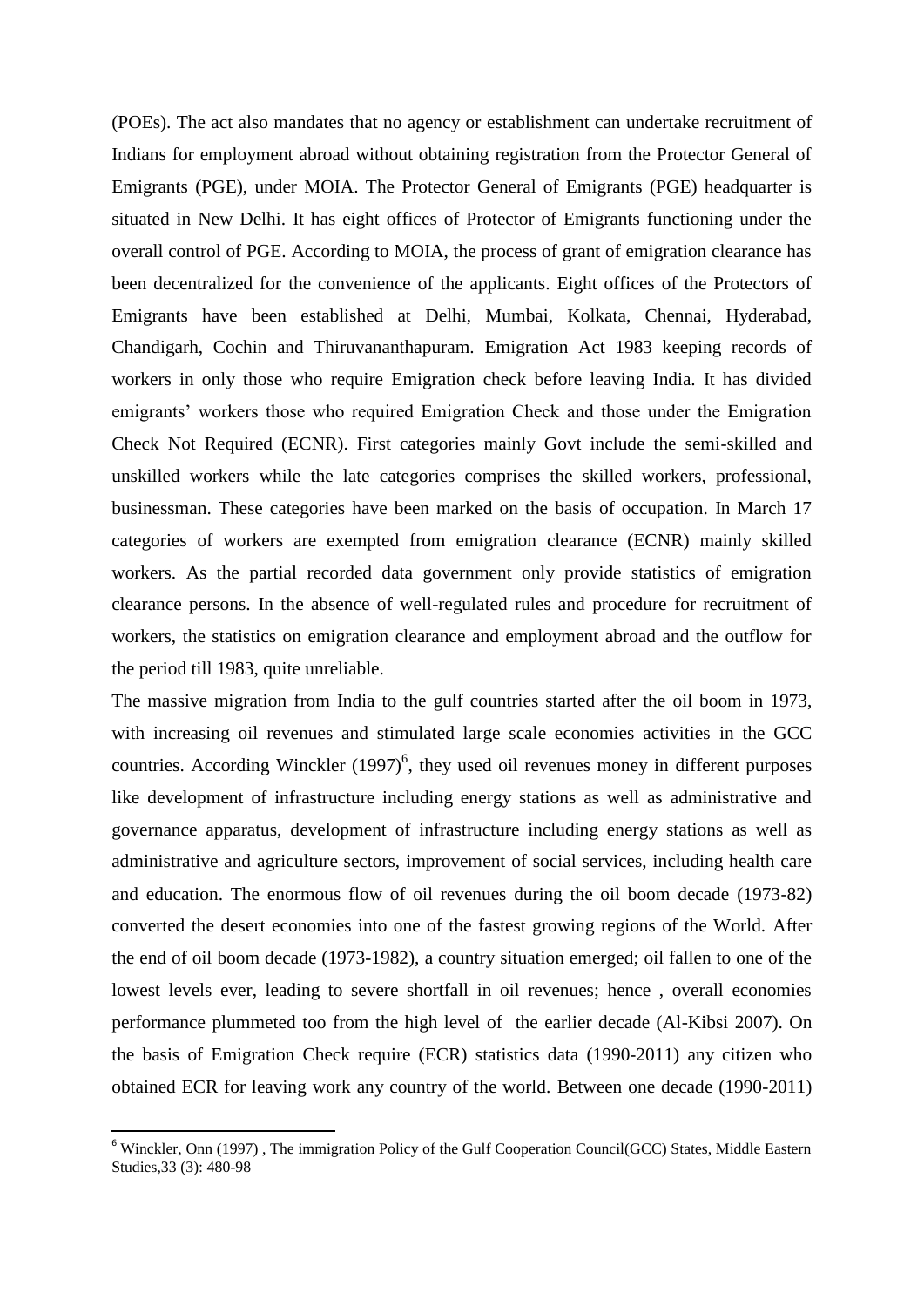data I observe 5 phases of Indian emigrants to GCC countries. *First Phase* (1990-1993); in these three years inclined trend of labourer had been noticed of Indian emigrants in GCC countries. For this reasons were demanding foreigners' workers for various infrastructural project low immigration control policy, during gulf war in late 1990 most of Indian emigrants come back to their home due to political crisis. *Second Phase* or partial constant trend (1993-1997); between this almost consistent trends had been observed of Indian emigratns to gulf countries. It is important this is the period when was the oil boom in gulf countries. Oil generated revenues has been used to create social services (health hospital, education institution, services sector, banking etc). Between this period average 384000 workers annually obtained work permit as contract in especially in Gulf Countries. *Third Phase* or declined trend (1997-1999); between this phase the some of the host countries specially Saudi Arabia and Kuwait adopted control and restrictive immigration policy for control nonnational or non-Arab population through localisation (Kuwaitization, Saudization, Emertization, Qatarization). Between this period average 323000 workers annually obtained work permit as contract in especially in Gulf Countries. Moreover, some of the major project finished or saturation of labour market. They recruited the local labour for control outflow of remittances from their countries. *Fourth Phase* or again inclined trend (2000-2008): between these phases Middle-East counties like UAE have taken the positions for demand semiskilled and unskilled workers in their project and the prices of oil increased which generate revenue for further infrastructure project. Government of India for promote of international migration have been setup various migration post for various states in India. Between this period average 471000 workers annually obtained work permit as contract in especially in Gulf Countries. *Fifth Phase* or declined trend (2009 to 2011); after 2008 outflow of Indian emigrants to GCC have been seen decline trend to GCC countries but it is absolute form are still high compare to previous decade . Between this periods an average 626000 workers annually obtained work permit as contract in mainly Gulf Countries. Workers get emigrants clearance towards the South-East Asia like Malaysia has been seen increased slightly. This all phases flow determine by the demand of particular types of workers in GCC countries from Asian labour market.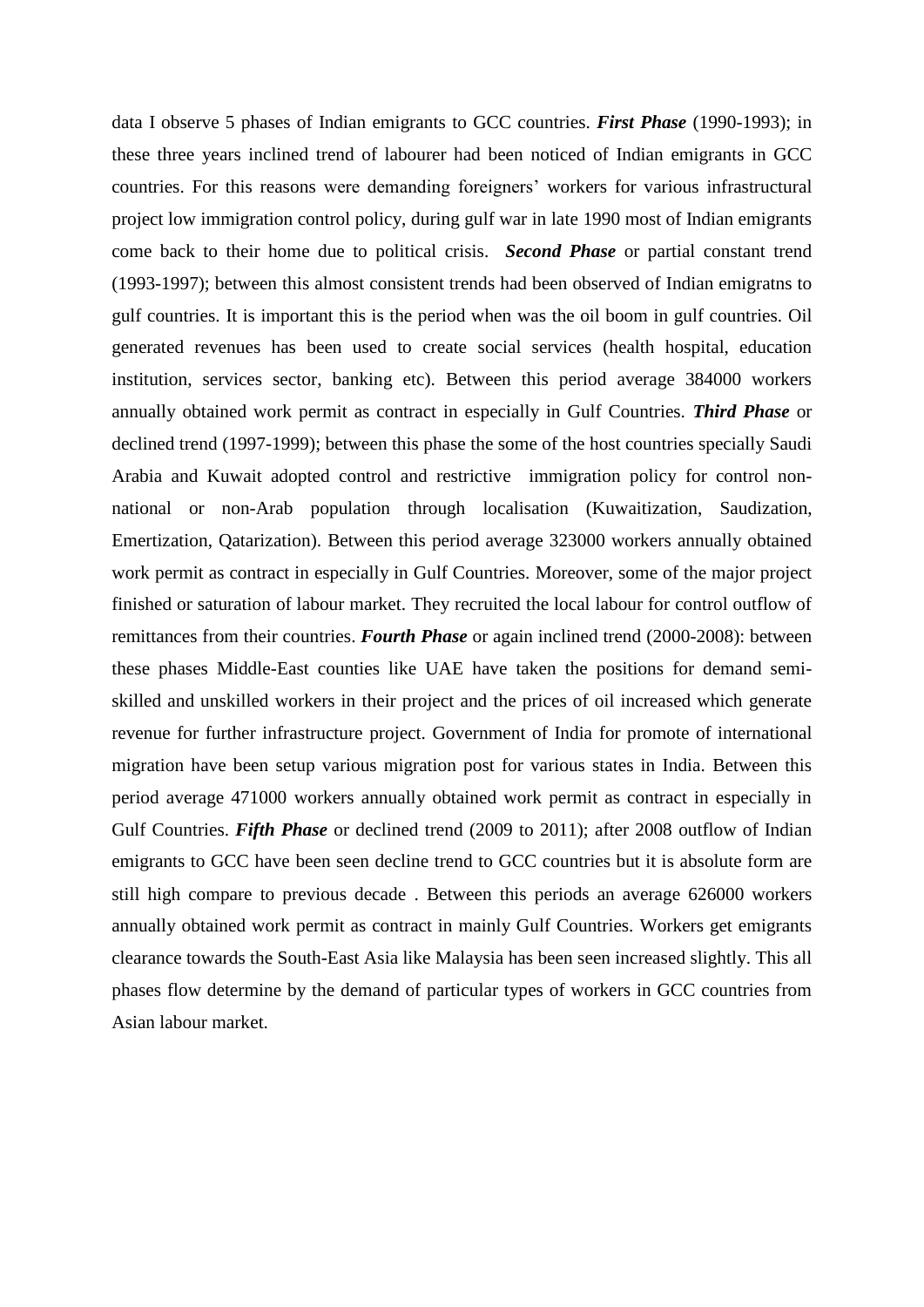

*Source: MOIA2012*

**Country-wise Trend and Stock of Indian Migrant Receiving Countries in GCCs:** On the basis of Indian emigration labourer statistics in GCC courtiers those acquired emigration clearance. Table 2 shows Indian emigrant workers destination varies over the period of time. On the basis of available data between1990-2011 we can easily observe following five phases of broad trend and pattern of migration from India.

- 1. *First Phase* (1990-1995): In this phase except Bahrain, Kuwait, Oman shows almost consistent trend, in case of KSA, and UAE show increasing trend or these were most popular destination courtiers for Indian emigrants among the GCC. Out of the total emigrant population in particular year was mostly 85 per cent were working in these two countries.
- 2. *Second Phase (1995-2000)*: The second phase is characterised by slight change in the choice of destination. Though KSA and the UAE remained most popular destinations for the Indian migrants but other states like Oman, Kuwait and Bahrain were gaining popularity. Percentage of migration from India to KSA and UAE had declined while other Gulf countries have recorded an increasing trend. Data for Qatar was not available for this phase.
- 3. *Third Phase (2000-2007)*: The third phase or the latest phase shows that the UAE has maintained its position as one of the most popular destinations for the Indian immigrants to the GCC countries. The UAE receives highest number of immigrants from India, followed by KSA, Qatar, Oman and Kuwait. Bahrain shows almost consistent trend for the immigrants. *Year 2007* onwards Oman shows the continuous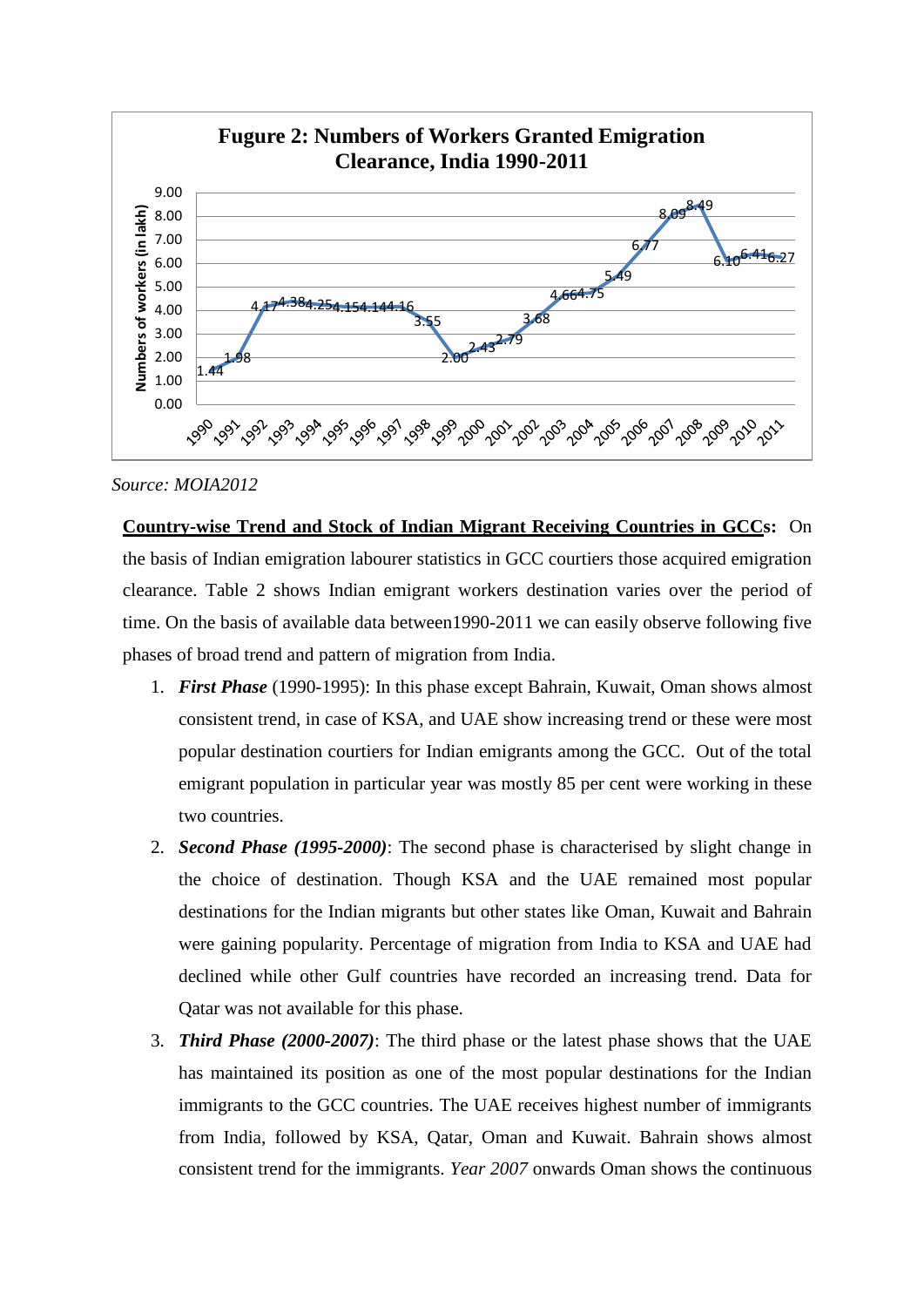positive trend till 2011(Figure: 3). Other GCC countries record consistent trend in receiving immigrants from India. Most of these immigrants are unskilled (41 per cent) and very few are semi-skilled and skilled labours (2 and 4 per cent respectively). Professionals engaged in various white collar jobs such as engineers, technicians, paramedical staffs and office staffs accounted for only 4 per cent<sup>7</sup> of the total Indian workforce. In the past decade, there has also been significant shift in the category of Indian workers migrating to Gulf region. Now, an increasingly-large number of skilled or white-collar workers are moving to that region.



*Source: Ministry of Overseas Indian Affairs, government of India*

# **Table 2 Year wise growth of Indian emigrants to GCC countries 1990-2007**

 $^7$  Zachariah, Prakash, Ranjan 2002, Gulf migration study progamme, working paper no 2.

Pravasi Bharatiya | July 2012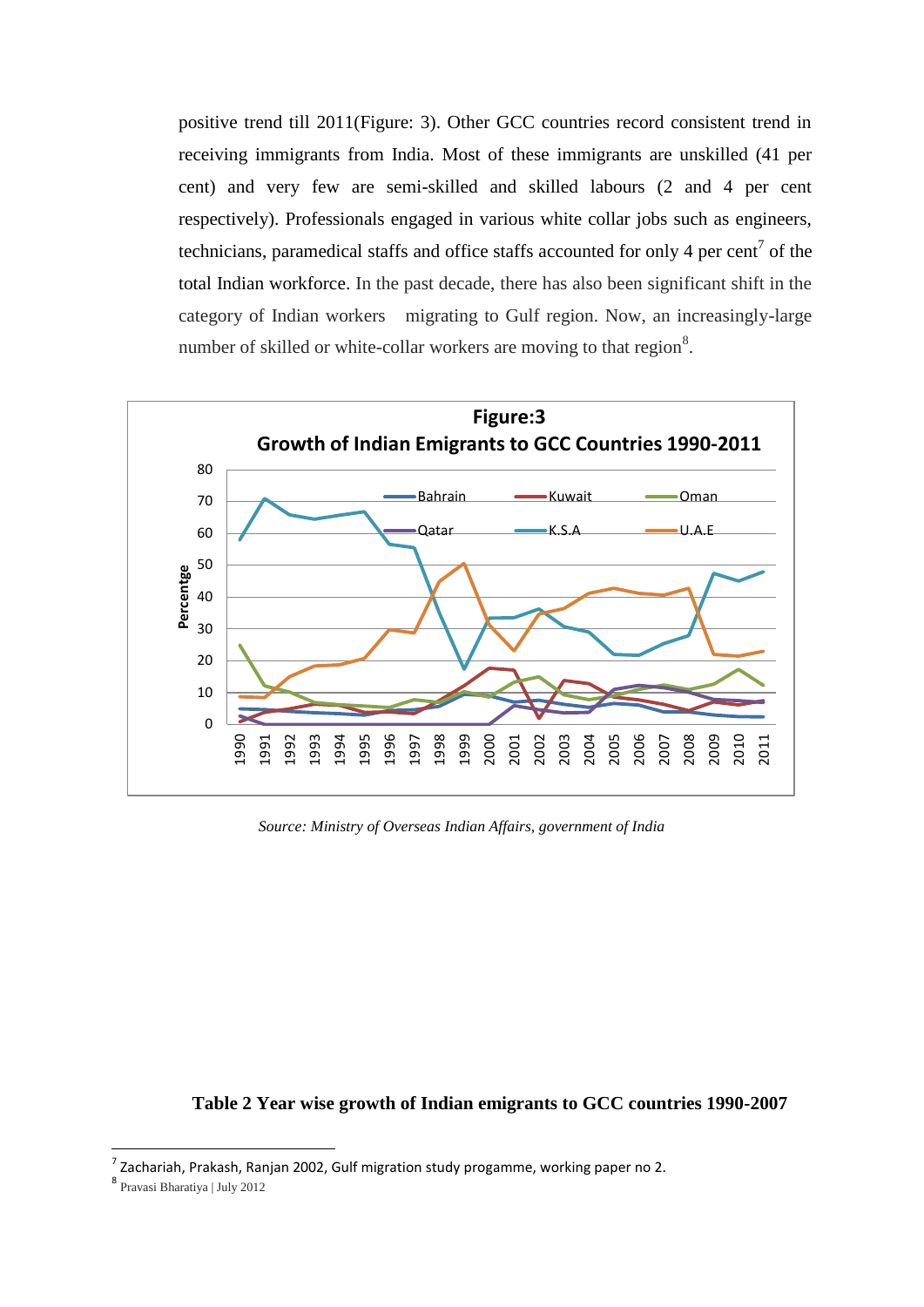| Year | <b>Bahrain</b> | <b>Kuwait</b> | Oman | Qatar     | K.S.A | U.A.E | <b>Total Indian Migration</b><br><b>TO GCC Countries</b> |
|------|----------------|---------------|------|-----------|-------|-------|----------------------------------------------------------|
| 1990 | 4.9            | 0.8           | 25   | 2.7       | 57.9  | 8.7   | 137265                                                   |
| 1991 | 4.7            | 3.8           | 12.1 | <b>NA</b> | 71    | 8.4   | 184381                                                   |
| 1992 | 4.1            | 4.9           | 10.2 | <b>NA</b> | 65.8  | 15    | 402813                                                   |
| 1993 | 3.7            | 6.4           | 6.9  | <b>NA</b> | 64.5  | 18.4  | 418364                                                   |
| 1994 | 3.4            | 6             | 6.2  | <b>NA</b> | 65.7  | 18.7  | 404909                                                   |
| 1995 | 2.9            | 3.8           | 5.8  | <b>NA</b> | 66.8  | 20.7  | 384468                                                   |
| 1996 | 4.4            | 3.9           | 5.3  | <b>NA</b> | 56.6  | 29.8  | 378052                                                   |
| 1997 | 4.6            | 3.4           | 7.8  | <b>NA</b> | 55.5  | 28.7  | 386473                                                   |
| 1998 | 5.7            | 7.5           | 6.9  | <b>NA</b> | 35.1  | 44.9  | 300192                                                   |
| 1999 | 9.5            | 12.2          | 10.3 | <b>NA</b> | 17.3  | 50.6  | 156584                                                   |
| 2000 | 9              | 17.7          | 8.6  | <b>NA</b> | 33.4  | 31.3  | 175967                                                   |
| 2001 | $\overline{7}$ | 17.1          | 13.3 | 5.9       | 33.5  | 23.1  | 232668                                                   |
| 2002 | 7.6            | 1.8           | 15   | 4.6       | 36.3  | 34.7  | 273958                                                   |
| 2003 | 6.3            | 13.8          | 9.3  | 3.6       | 30.7  | 36.4  | 395514                                                   |
| 2004 | 5.4            | 12.8          | 7.8  | 3.8       | 29    | 41.2  | 425432                                                   |
| 2005 | 6.6            | 8.6           | 9    | 11        | 22    | 42.8  | 454628                                                   |
| 2006 | 6.1            | 7.7           | 11   | 12.3      | 21.7  | 41.2  | 618286                                                   |
| 2007 | 3.9            | 6.3           | 12.4 | 11.5      | 25.4  | 40.6  | 770510                                                   |
| 2008 | 3.9            | 4.3           | 11.0 | 10.1      | 27.9  | 42.7  | 818315                                                   |
| 2009 | 3.0            | 7.1           | 12.7 | 7.8       | 47.5  | 22.0  | 592299                                                   |
| 2010 | 2.5            | 6.2           | 17.3 | 7.5       | 45.1  | 21.4  | 610409                                                   |
| 2011 | 2.4            | 7.5           | 12.2 | 6.9       | 48.0  | 23.0  | 603159                                                   |

A) *Source: Ministry of Overseas Indian Affairs, government of India*

B) *Note: to see the trend of emigrants, country/year wise percentage has been computed from raw data*

## **Section: C**

**State wise Variation in Emigration:** India has diversity in so many ways such religion, caste, ethnicity, language. Certain regions are more developed and most of the regions have partially or less developed in terms of industry, infrastructure. Most of the place in the Indian map have seen the different pattern or level of development whether it is rural or urban or village to cities. Movement of people one place to another place is also determined by socioeconomic, demographic, political, cultural, and geographical (earthquake, flood, cyclone) factors. With the limitation of data coverage on so many aspect of human life, MOIA collect data on the basis of numbers of persons who had emigrated India. On the welfare point of view, Ministry of Overseas India Affairs (MOIA) is the apex regulatory body which kept the records country wise emigrant persons in the case of unskilled/ semi-skilled workers. These workers require emigration clearance before getting employment in GCC states and other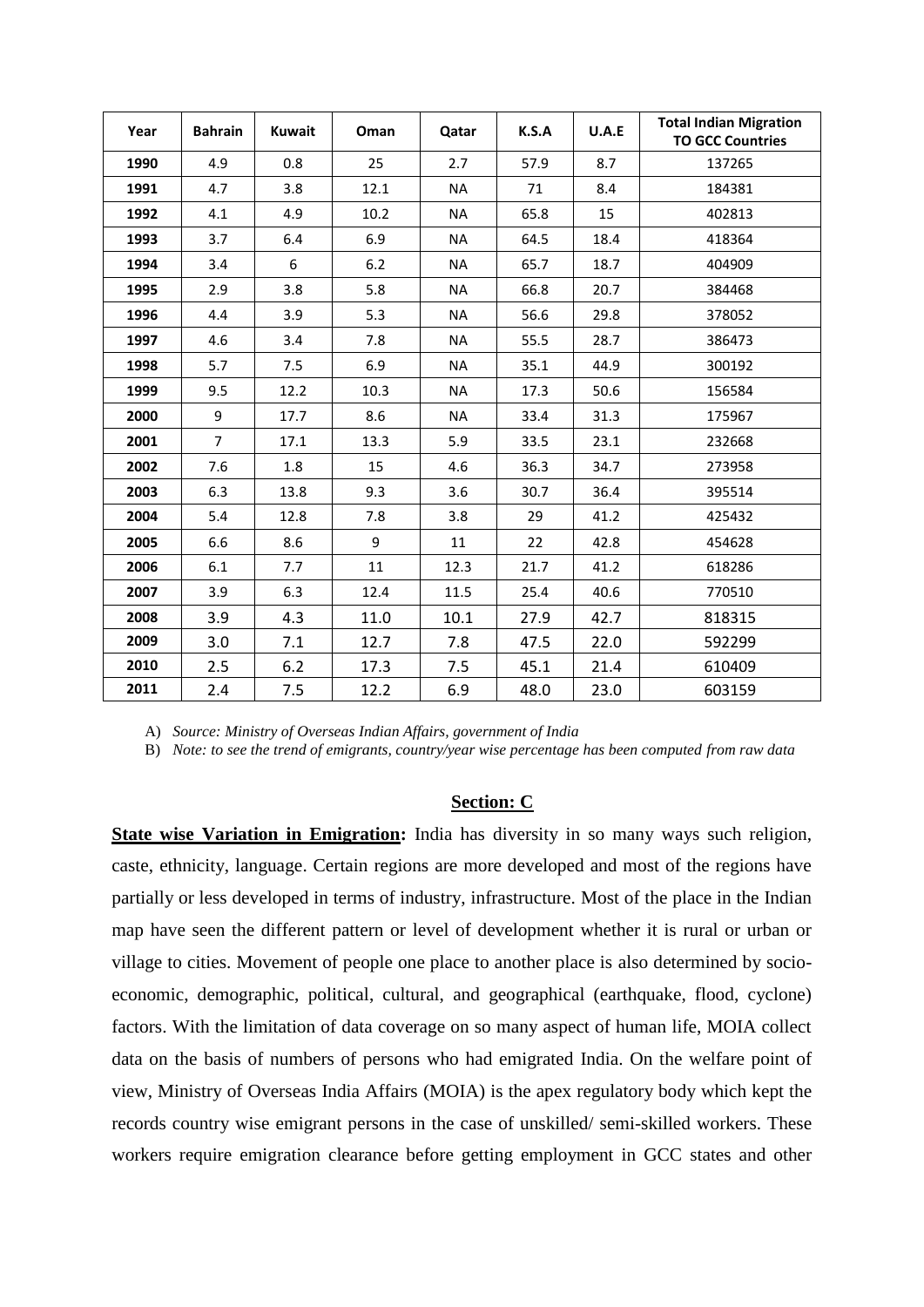countries. MOIA provides state wise break-up of the numbers of workers granted emigration clearance since 1993. Here we used the statistics to see the trend and pattern of Indian emigrants in 2001-2011. For this we computed state wise percentage on the basis of total numbers of Indian emigration. As earlier discussed in the trend of migrants' workers in figure no 2 showed that after year 2000 continuous onwards trend have been recorded in India emigrants workers till 2008. Afterwards year 2008 it has been noticed declining trend of getting emigration clearance. If we look the spatial pattern of out migrating persons in state wise Indian. We had noticed year 2001, Kerala stands ranks first positions of generate bulk of emigrants (22.09 per cent) followed by Tamil Nadu, Andhra Pradesh, Maharashtra, Rajasthan, Uttar Pradesh, Gujarat, Bihar, Karnataka. These states altogether constituted about 85 per cent of total Indian emigrants (Figure no:4). These are the major Indian states which contributed large numbers of emigrants into gulf countries. If we look again into the data of trend and pattern of Indian emigrants persons who get clearance in year 2011 and compared with 2001, it shows major state wise shift of Indian emigrant workers. In 2011 statistics, Kerala holds the second rank in terms of absolute numbers of emigratns workers of total emigrants. In 2011 data shows that Uttar Pradesh has the largest numbers of emigrant with constituted around 25 per cent followed by Kerala (13.8 per cent), Andhra Pradesh , Bihar, Tamil Nadu, Rajasthan, Punjab And West Bengal. Other states individually constituted less than 1 per cent of emigrant workforce. It is interesting finding between one decade data that earlier those states were shown predominant positive trend in 2001, have been noticed negative trend in year 2011 data. These focused states are Kerala, Tamil Nadu, Andhra Pradesh, Maharashtra while the other northern Indian states Uttar Pradesh, Bihar, Punjab, West Bengal shows the considerable positive trend of generate emigrant workers. The reasons of shift might be to compilation of major project or controlled unskilled immigration of the respective countries given the preference their citizens, search other avenues in south East Asian countries, face of harassment of destination site. The pattern of Indian workers migrating to Gulf countries is the geographical spread. "Now there are more number of people from the north, north west and west of India coming to Gulf countries, compared to those from south India<sup>9</sup>

<sup>9</sup> *Kurian Kuriakose, chairman of the Doha-based, Morison Menon Chartered Accountants, July 2012 | Pravasi Bharatiya*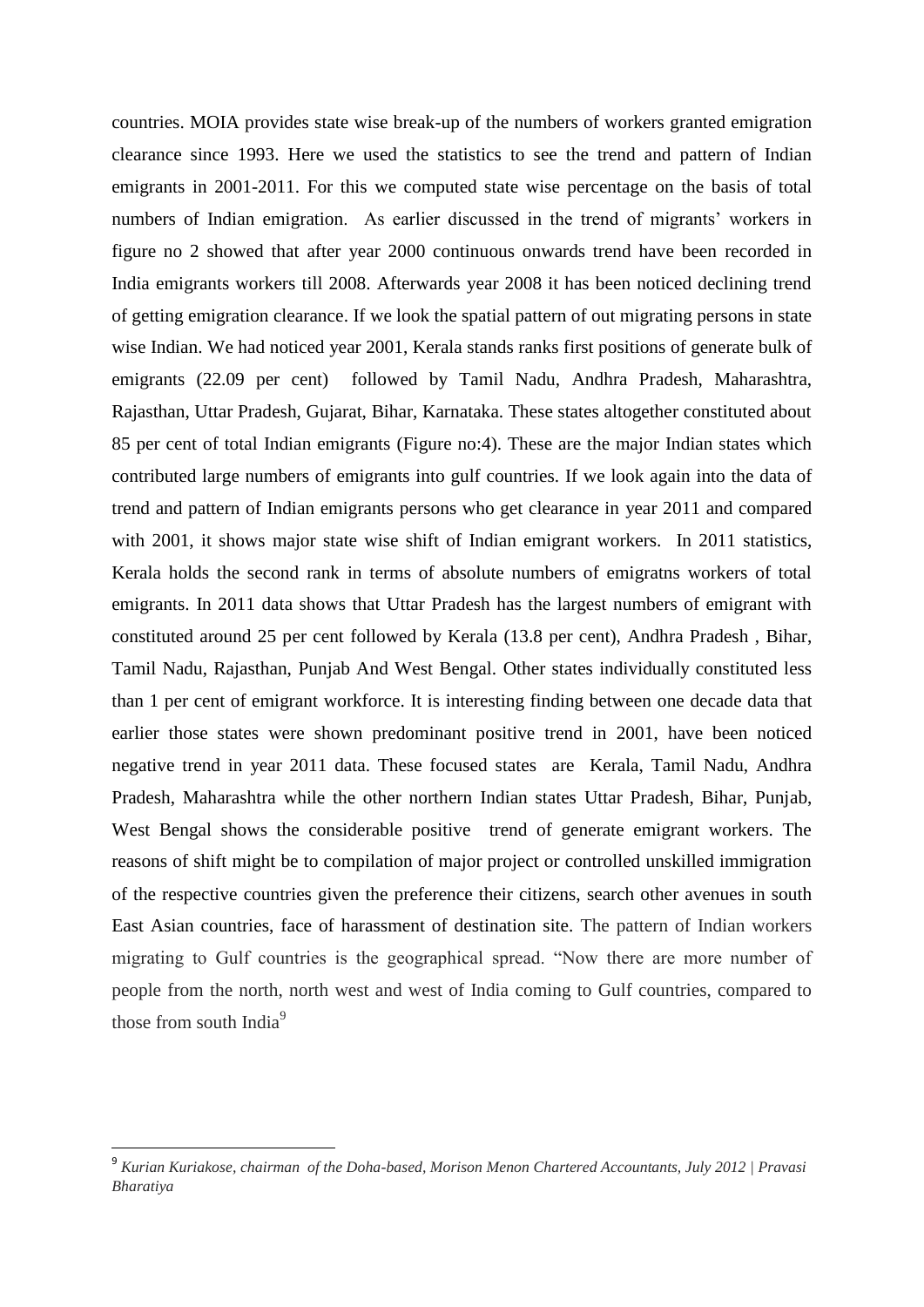

# *Source: MOIA 2011-2012* **Section: D**

**Migration and Development:** Migration and development both are highly interdependent processes. People movement one geographical or administrative boundary to another boundary not only effect the place of destination its also affect the place of origin. Development affect can be seen at different level at individual, family, village, community and national. These developments may be in form of economic, social, demographic, cultural, infrastructural, and political. On the basis of substantial support of data here we discussed about the Indian migrants workers in Gulf countries in the context of development at different point of view. How is remittance contributing for the benefit in their family? How often are they invested in such a way to promote sustainable economic development? Is remitted money has important role in the national economy?

**Macro Level Economic impact**: Migrants played quite significant role in their origin country. This impact can be easily seen in local and national economy. Indian immigrants in gulf countries remitted money to back home. As already discussed most of the Indian migrants in the gulf are semi-skilled or unskilled almost 70 per cent only 30 per cent are skilled persons<sup>10</sup>. Most of Indian migrants in gulf are male selective and younger age group. They remitted money to back home in the form of cash and kind. Money remitted by them is

1

<sup>10</sup> *Khadariya Binod (2010), Paradigm Shifts in India's migration policy towards the Gulf, Middle East Institute Viewpoints.*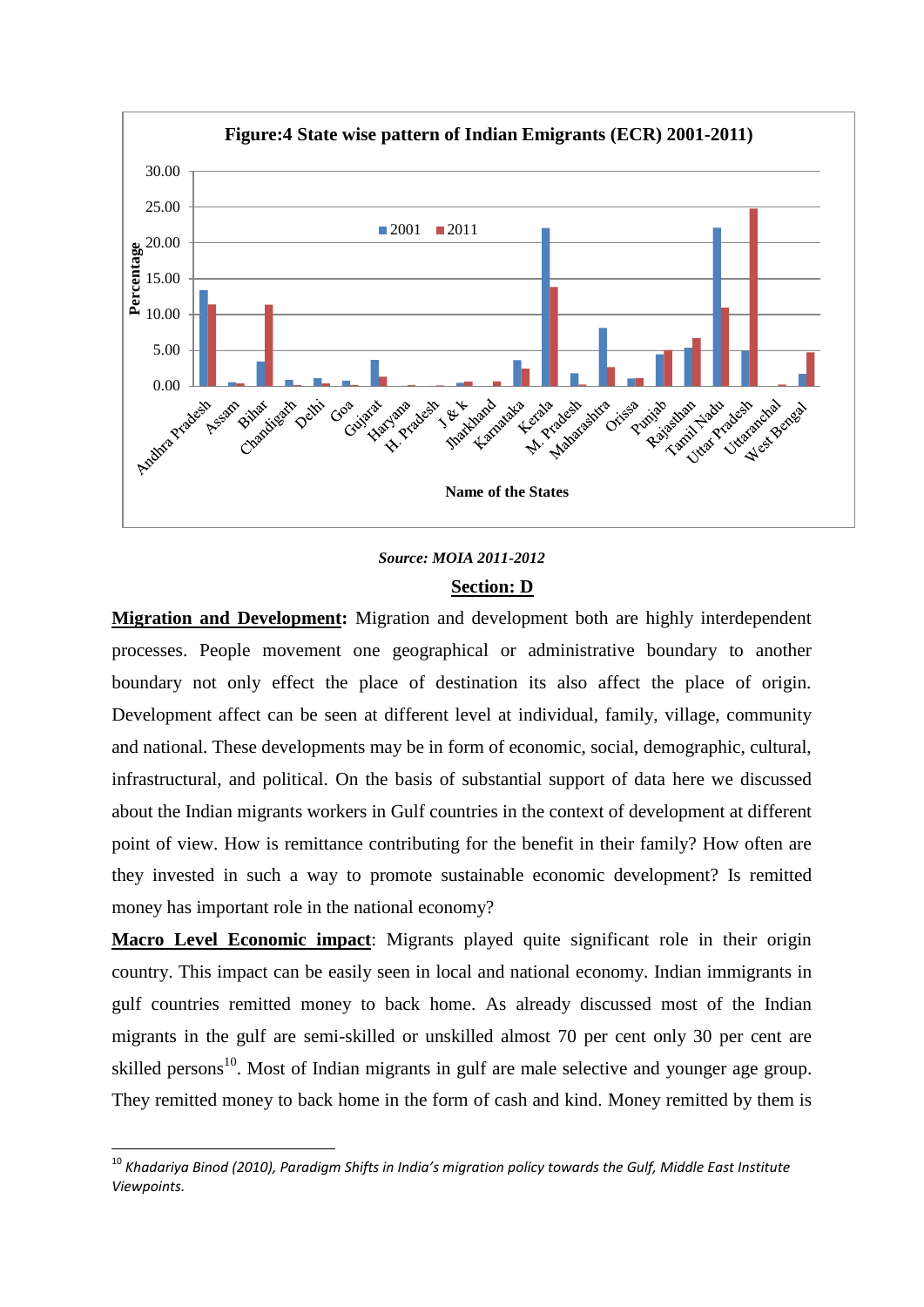also varies with characterises of the origin family, across the regions, state and with type of migration. Mostly emigrants to gulf from Indian belongs villages than urban areas. Certain question click in my mind why they remitted money? What is the use of it? How they remitted money? What is importance if remittances in their life? If we look the statistics of flow of remittances in countries wise. Indian holds the first position, followed by China, Mexico, Philippines, and France. According to the lets estimate by the World Bank 2012, India received highest remittance from the abroad about (\$ 64 billion), It's almost contribute 4 percent of India National GDP $^{11}$ . In 2005, it was (\$ 15 billion) and contributes about 3 per cent of the gross national product (Steve  $2005$ )<sup>12</sup>. High-income countries are the main source of remittances. The United States is by far the largest and Saudi Arabia ranks as the second largest, followed by Switzerland and Russia of remittances sending countries. Here we are only considering the formal remitted amount by the migrants to their home land. There is also another parallel source of amount transfer by the migrants known as informal source or *hawalla*<sup>13</sup> transfer money to back home. Indian immigrants in the Saudi Arabia, UAE and Middle-East countries also used transferring money through *hawalla* in their origin place*.* We can easily observe the positive impact of remittances in the case of Kerala economy. Compared to Indian economy whose share in remittances from all countries of about 3 per cent of the GDP, the share Kerala is 22 per cent of NSDP (Net State Domestic Product) (Irudaya 2003, Zachariah 2004). The effect of remittances on Kerala's per capita annual income in 2003 was an increase of Rs 5,678 (Zachariah and Irudya 2004). The Kerala's per capita income reached 49 per cent above the national reached 49 per cent above average in 1999-2000 (Kannan and Hari  $2002$ )<sup>14</sup>. In 1991, when India was facing the serious balance of payments crisis. Migrants remittances played significant role to maintain foreign reserve of Indian with the help of run the India economy. In this year foreign exchange reserve had fallen to level barley adequate to meet essential imports for just a few weeks. The Indian migrants in the developed countries withdraw their dollar deposits from Indian banks abruptly<sup>15</sup>. These problem oriented immediate action for India to avoid defaulting on its

<sup>11</sup> *Migration Factbook 2011*

*<sup>12</sup> Stev R 2005, Dubai' s Kerala Connection, Yale Golbal Online, www.yaleglobal.yale.edu*

*<sup>13</sup>Hawala or Hundi is an [informal value transfer system](http://en.wikipedia.org/wiki/Informal_value_transfer_system) based on the performance and honor of a huge network of money brokers, which are primarily located in the [Middle East,](http://en.wikipedia.org/wiki/Middle_East) [North Africa,](http://en.wikipedia.org/wiki/North_Africa) the [Horn of Africa,](http://en.wikipedia.org/wiki/Horn_of_Africa) and the [Indian subcontinent](http://en.wikipedia.org/wiki/Indian_subcontinent).*

*<sup>14</sup> Kannan Kp, Hari KS 2002, Kerala's Gulf Connections: Emigration Remittances and their Macroeconomic Impact 1972-2000. Working paper nO 328, CDS*

<sup>15</sup> Kahdariya Binod 2011 *Bridging the Binaries of skilled and Unskilled Migration from India*, Dynamics of Indian Migration; Historical and Current perspectives, Edited By S, Irudaya Rajan, Marie Percot , Routledge, New Delhi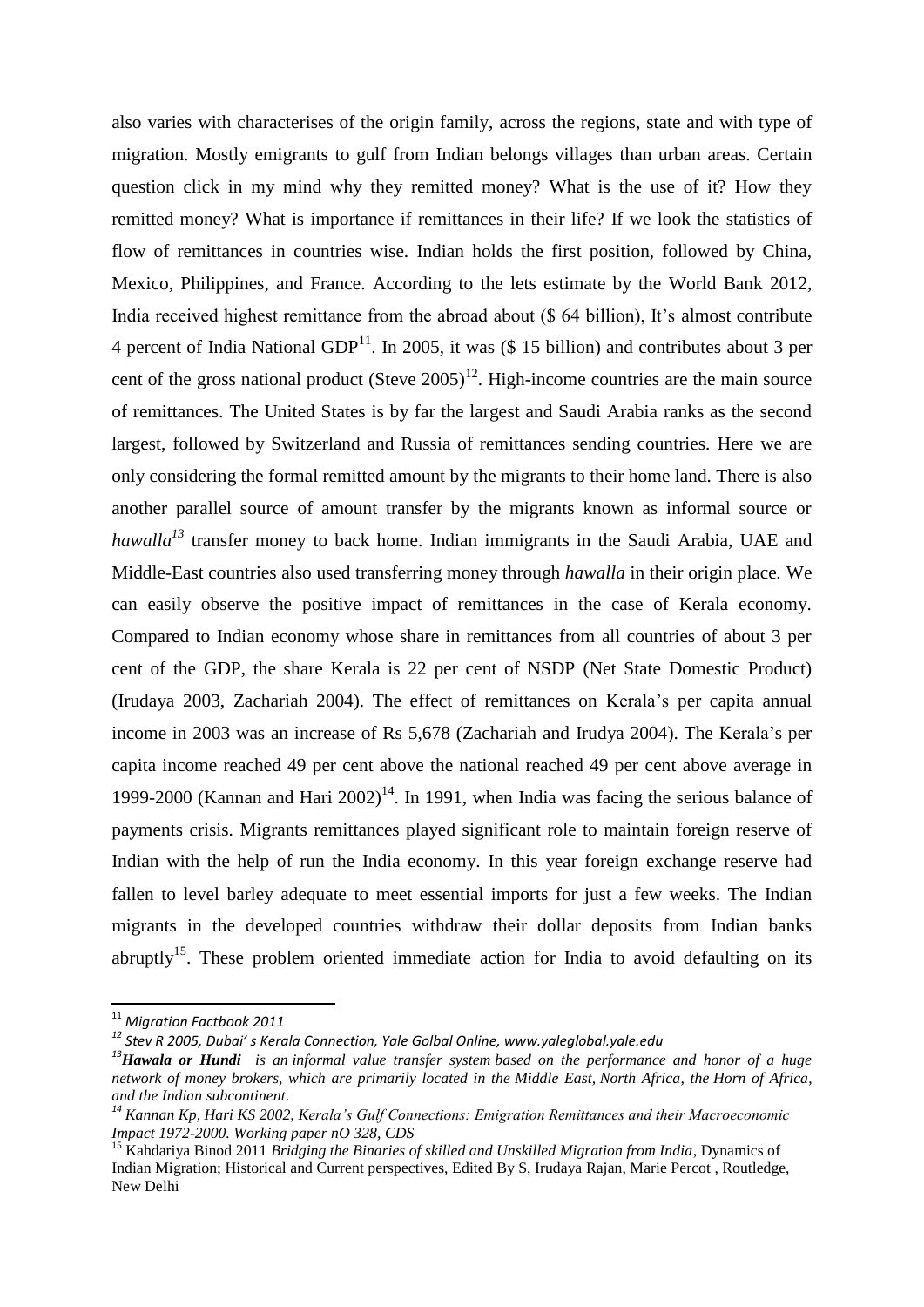international obligations or face a collapse of its economy for want of official imports (Kelegana and Parikh 2003)<sup>16</sup>. It was slowly but steadily growing remittances from the Indian unskilled workers in the Gulf region which saved the situation for India. According to the Reserve Bank of India (RBI) estimates, the Gulf region accounted for an average 27 percent of the total remittance inflows to India between 2006-07 to 2009-10. In the year of global economic crisis in 2008-09, Gulf countries accounted for nearly 31 percent of the total remittance inflows to India. In 2011-12, India's trade deficit increased to nearly \$170 billion<sup>17</sup>. However, remittances from overseas have been an important source of foreign currency in India and can help in addressing the balance of payment issue. Government revenue increase with the outflow of emigratns to abroad in various form fees of Visas, departure taxes, international telephone calls and so on. All of these facilities had been used by the migrant workers directly or indirectly.



**Source:** Remittances data, Development Prospects Group, World Bank, 2011

<sup>16</sup> *Kahdariya Binod 2011 Bridging the Binaries of skilled and Unskilled Migration from India, Dynamics of Indian Migration; Historical and Current perspectives, Edited By S, Irudaya Rajan, Marie Percot , Routledge, New Delhi pg 273-274*

<sup>17</sup> Pravasi Bharatiya | July 2012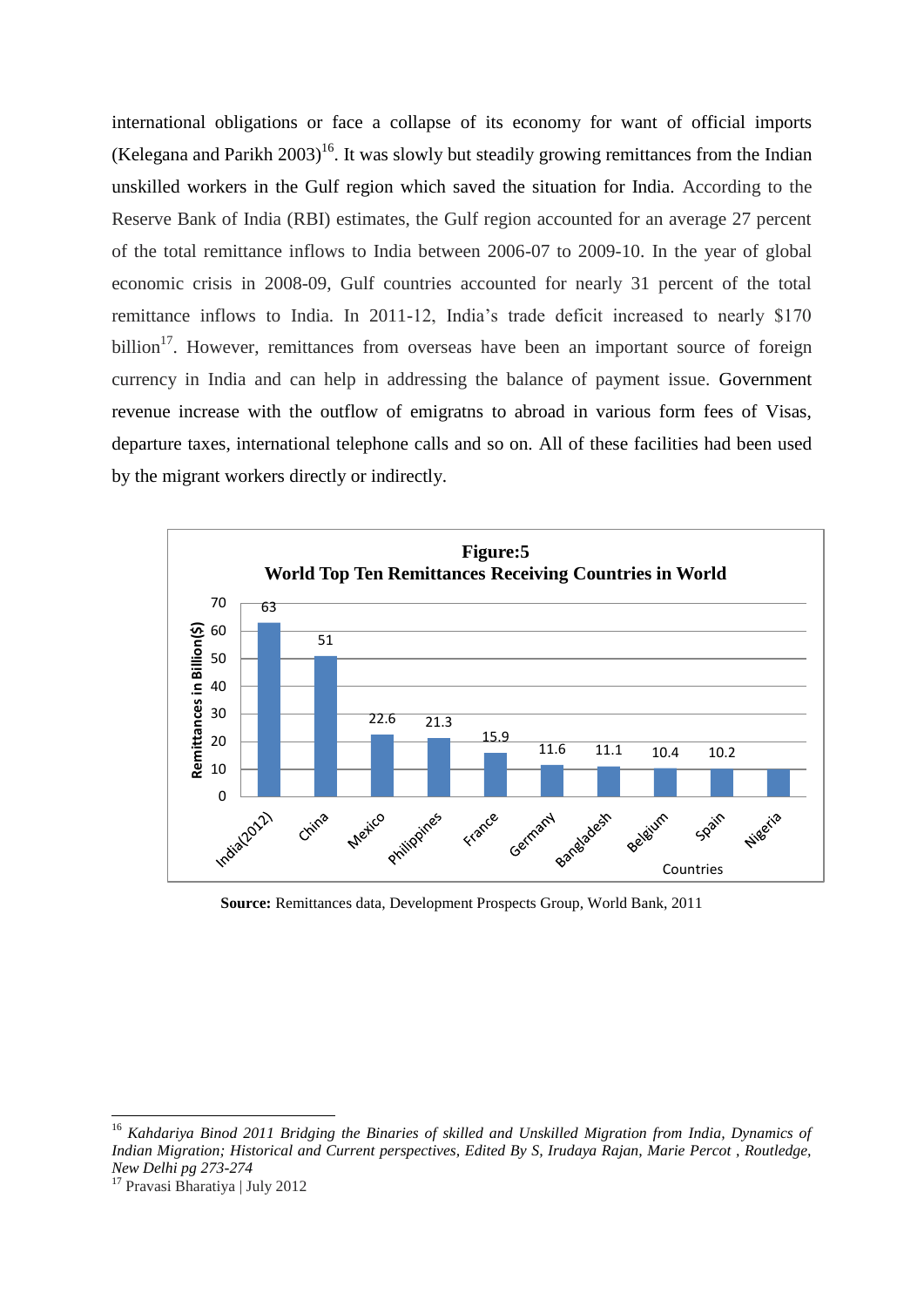

**Source:** Remittances data, Development Prospects Group, World Bank, 2011

**Micro Level Impact:** Remittances are plying very significant role at the micro level for instance village or households and families level. It has a quite significant importance it particularly in the poorer household in Indian society<sup>18</sup>. It plays crucial role for reducing abject poverty in certain areas. In case of Indian diaspora in gulf most of the migrant persons are unskilled and semi–skilled. They have no choice or any alternative jobs in the place of origin. They are marginalised in different ways; abject poverty, no frequent job, housing, education, saving, debt etc. Job opportunity plays very significant role in their life. Once they get the jobs various positive changes have been seen in their life after migration. These all the changes easily can be seen in different mode of ways like housing, children education, saving, purchasing power, paying debt, transportation, town planning, decision making, etc. When the low skilled or unskilled people migrants, this workers tend to send more remittances than professional and low or unskilled workers tend to come from poorer families so any economic befit from their departure. According to the Kerala migration Study conducted by Centre for Development Studies, Thiruvananthapuram, an index of the value of the house of an emigrant shows 7.05 compared to 4.3 of a non-migrant. Same time 87 percnet of migrant houses were found electrified compared to 66 percnet of the non-migrants (Zachariah at al,  $2002$ )<sup>19</sup>. The impact of development also can be seen in other aspects like commercial sector,

<sup>18</sup> *According to census definition household a group of persons who commonly live together and would take their meals from a common kitchen unless the exigencies of work prevented any of them from doing so'*

*<sup>19</sup> Azeez A and Begum M ( 2009) Gulf Migration, Remittances and Economic Impact, Journal of Social Sciences , 20(1); 55-60(2009)*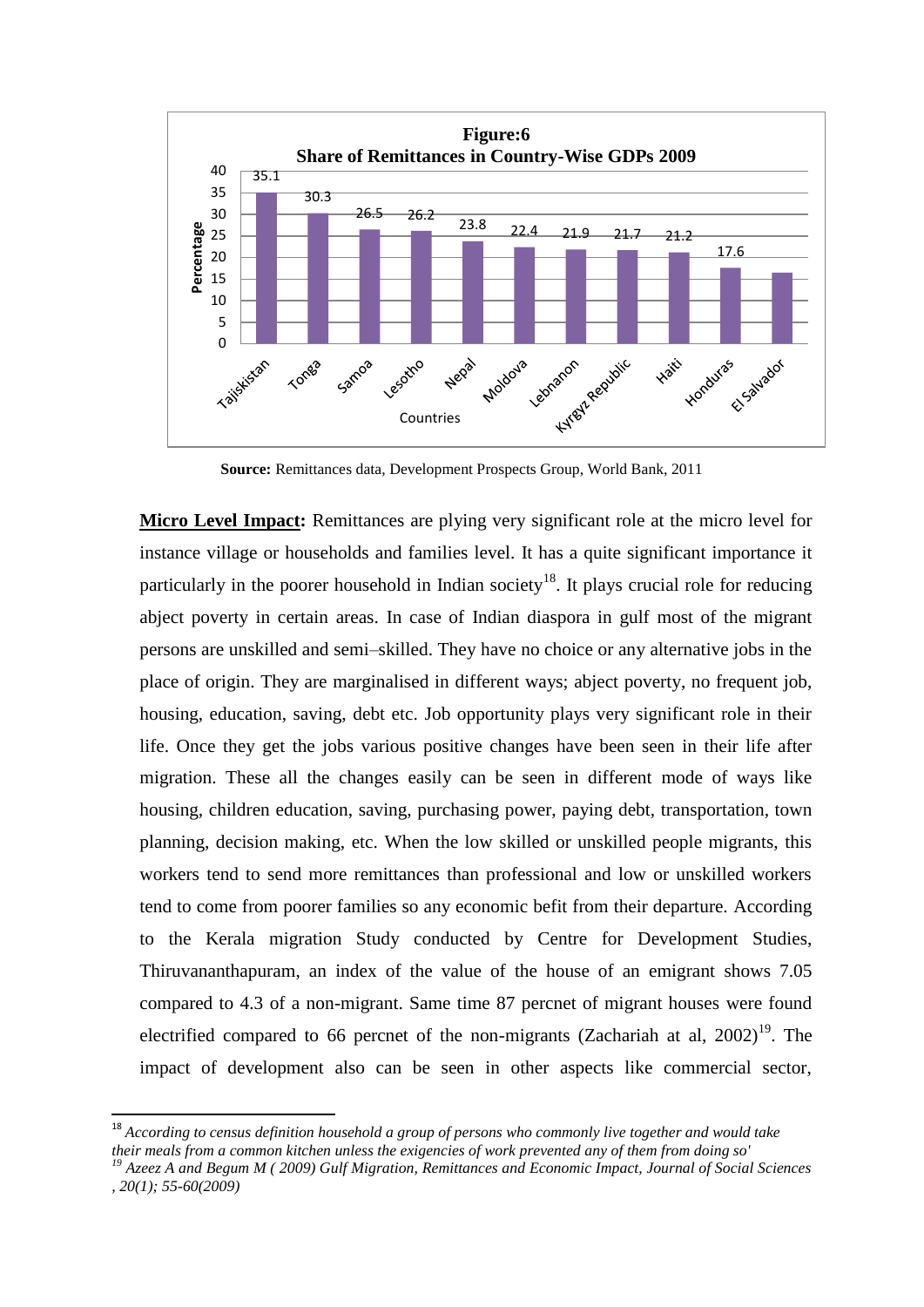educational institutions, vocational training institute, created hostel, commercial complex, and jewellery outlets. The impact of remittances can be quite considerable at families and village level but at the regional or national level (the macro level) their impact is less clear.

**Transfer of Labour Force:** Indian has 1.22 billion populations in the world<sup>20</sup>. India has the  $2<sup>nd</sup>$  rank in the world in terms of population size after China. Indian population are also facing unemployment and under employment. India is one of the developing countries in the world which have the largest (60 percent) working age group (15-54) population due to high birth rate. The growth of job opportunity and population growth rate has a huge gap. Most of the population in India engaged in disguised employment. On the other side GCC countries has shortage of working population for work in their industries and huge demand of foreigner in their various fields. This demographic difference provides opportunity for Indian to work in Middle- East countries. India has the largest number of expatriates in gulf countries among immigrants population. These six countries open the window of opportunity for Indian workers especially in unskilled and semi-skilled. So that, we can easily say that there is no brain-drain in the context of Indian migration to gulf countries. It is estimated that every year six lakh Indian are getting employment in the gulf region. This considerable numbers play very significant role in the labour market. The Kerala Migration study of 1998 notes that the unemployment rates in Kerala state has reduced by about 3 percent as a consequence of Migration (Zachariah et al. 2002)<sup>21</sup>. It is in the case of gulf migration of Indian population most of the workers are incipient diaspora<sup>22</sup>, the host societies do not allow to them to assimilate or bring their families in the case of unskilled labourer. In the case of gulf migration most of the workers are not engaged in permanent job in the host societies.

**Other Aspects:** The return of migrants–whether permanent and temporary bring benefit in many ways. In economic terms, returns workers brings useful knowledge and contacts from overseas, and can provide an important means for transferring skills. Migration also plays of important role of creating chain migration of their relative/native village/city within country and with the help of social networking. Whenever, they come back after

*<sup>20</sup> Census of India 2011*

<sup>21</sup> *Zachariah, KP Kanna, S Irudaya Rajan(Eds); Kerala Gulf Connection; CDS Studies of International labour migration from Kerala State in India , Thiruvananthapuram; centre for development Studies pp 13-45*

*<sup>22</sup> P C Jain, "An Incipient Diaspora: Indians in the Gulf Region", in PC Jain (ed.), Indian Diaspora in West Asia, Delhi: Manohar, 2007, p.181 and Annual Reports, Various years, Ministry of External Affairs, Government of India.*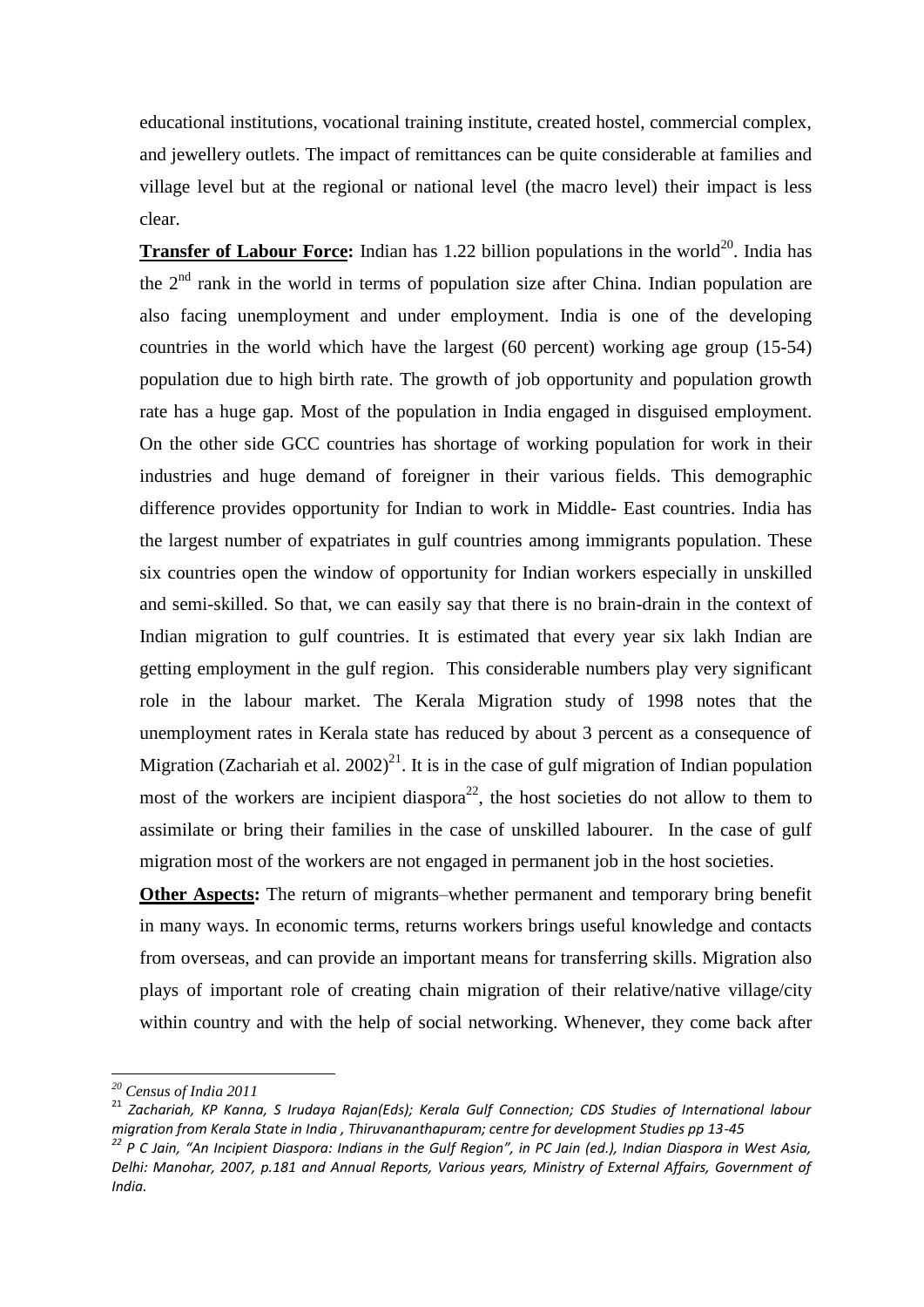compilation of project with earned money or remittance or not want to go again earlier destination countries. They used their saving in many ways for open new business/ enterprises or create opportunities for. They are playing very significant role in the local labour market. There are other dimensions to see the development through the migrant workers, Such as bilateral trade are growing strongly, UAE the largest trade partner of India. Expansion in business ties largely supported by the Indian diaspora in GCC and growing bilateral trade negotiations significant of Indian workers in white collar job. India has emerged as the second-largest trading partner of the GCC countries, only slightly behind Japan. Shift of occupation mobility of workers also have seen in the context of Indian migration to GCC states.

**Conclusion:** Migration and development is not a new process it was exist in ancient times and still continue. Migration and development can be seen positive and negative aspect of both the place of origin and destination. In the case of Indian migrants in GCC countries positive effect have been noticed at the origin places (India). These changes have been noticed through different primary studied done by academician with compare of non-migrants workers in India. About 70 percent of Indian workers in gulf are from the peripheral regions of India, majority of them are the part of absolute poverty before migration. Multiple changes have been noticed in migrants life such as earning money increase at household level/ family level, sending their children to school, re-paid loan reduce unemployment rate, purchasing housing, increasing saving, increase commercial sector etc. Globalisation and information of communication technology are playing important role for further enhancing migration from India into different parts of words. But we cannot ignore the problem faced by the migrants before and after migration at the place of origin and destination countries. A reported case shows living and working environment of Indian migrants workers is harsh in GCC countries. Moreover violation of human right against Indian also notices in case of domestic workers. For strengthening Indian migration in positive way Government of Indian and GCC countries should take immediate actions for the welfare of these workers.